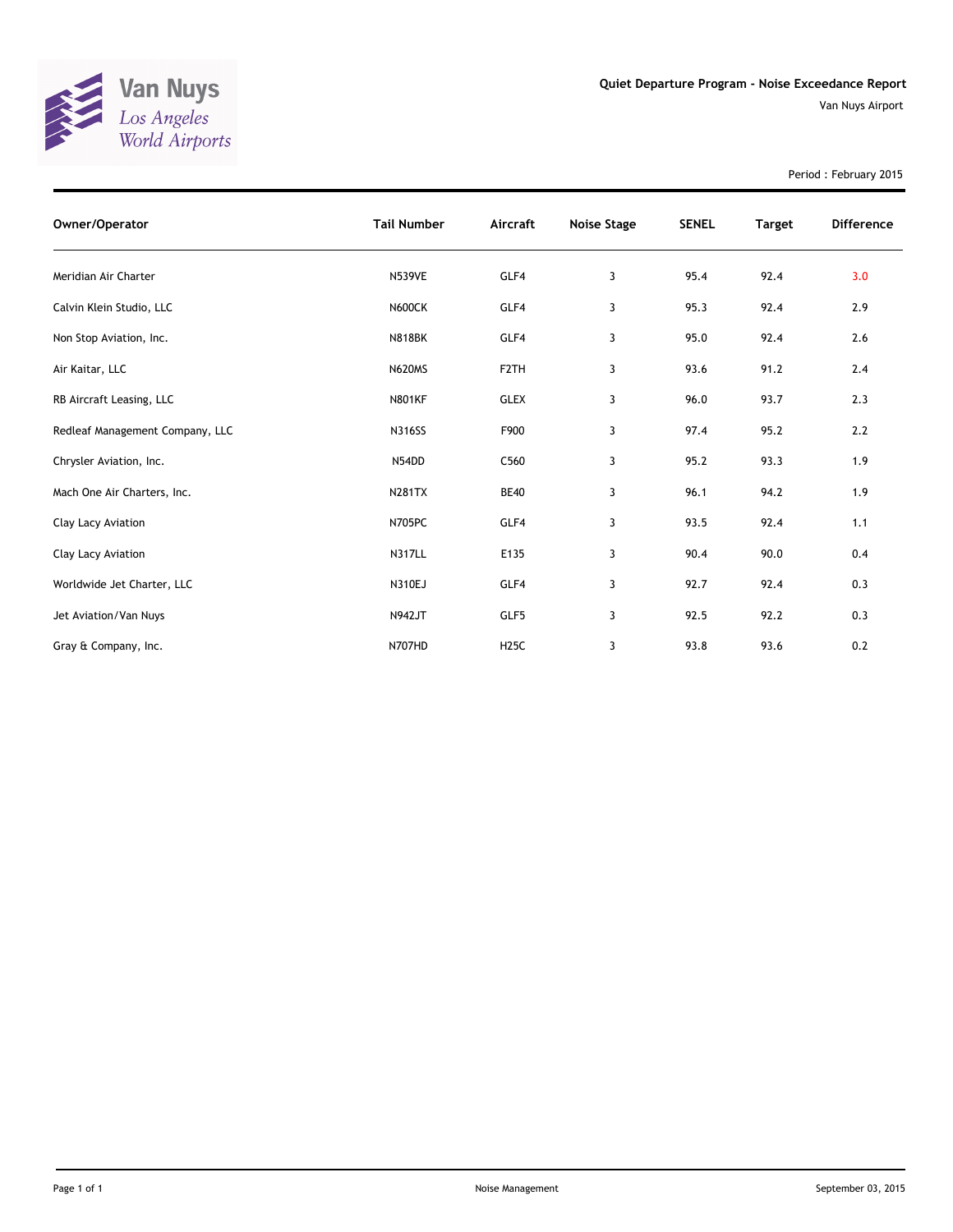

Period : February 2015

| Owner/Operator                         | <b>Departures Exceeding</b><br><b>Target Noise Level</b> | <b>Total Southbound</b><br><b>Jet Departures</b> |
|----------------------------------------|----------------------------------------------------------|--------------------------------------------------|
| Clay Lacy Aviation                     | $\mathbf{2}$                                             | 129                                              |
| Gray & Company, Inc.                   | $\mathbf{1}$                                             | $\mathbf{1}$                                     |
| Redleaf Management Company, LLC        | $\mathbf{1}$                                             | $\mathbf{1}$                                     |
| Air Kaitar, LLC                        | 1                                                        | 2                                                |
| Calvin Klein Studio, LLC               | 1                                                        | 2                                                |
| Jet Aviation/Van Nuys                  | 1                                                        | $\overline{2}$                                   |
| Mach One Air Charters, Inc.            | 1                                                        | $\overline{2}$                                   |
| Non Stop Aviation, Inc.                | 1                                                        | 2                                                |
| RB Aircraft Leasing, LLC               | 1                                                        | 3                                                |
| Meridian Air Charter                   | 1                                                        | 5                                                |
| Worldwide Jet Charter, LLC             | 1                                                        | 20                                               |
| Chrysler Aviation, Inc.                | 1                                                        | 31                                               |
| 26 North Aviation, Inc.                | 0                                                        | $\mathbf{1}$                                     |
| 4AH LLC                                | 0                                                        |                                                  |
| 5161 Romeo, LLC                        | 0                                                        |                                                  |
| 5664, LLC                              | 0                                                        |                                                  |
| 650 Leasing, LLC                       | 0                                                        |                                                  |
| A Joy Aviation, LLC                    | 0                                                        |                                                  |
| ACP Jet Charters, Inc.                 | 0                                                        |                                                  |
| Aero Jet Services, LLC                 | 0                                                        |                                                  |
| AG Spanos Jet Center, Inc.             | 0                                                        |                                                  |
| AGB Holdings, Inc.                     | 0                                                        |                                                  |
| Air Rutter International DBA FJI Jets  | 0                                                        |                                                  |
| Airborne, Inc. DBA FirstFlight         | 0                                                        |                                                  |
| AIRCRAFT ATLANTIC LLC                  | 0                                                        |                                                  |
| AIRFIX AVIATION Oy                     | 0                                                        |                                                  |
| ALG TRANSPORTATION INC TRUSTEE         | 0                                                        |                                                  |
| Allen Lund Company, Inc.               | 0                                                        |                                                  |
| Altria Client Services, Inc.           | 0                                                        |                                                  |
| American Industries, Inc.              | 0                                                        |                                                  |
| <b>Ameristar Charters</b>              | 0                                                        |                                                  |
| AMVAL LLC                              | 0                                                        |                                                  |
| Anderson Oil Company                   | 0                                                        |                                                  |
| Andrew Bettis Aviation                 | 0                                                        |                                                  |
| Arbor Aviation Enterprises, LLC        | 0                                                        |                                                  |
| ATI Jet, Inc.                          | 0                                                        |                                                  |
| Avcon Jet AG                           | 0                                                        |                                                  |
| <b>Aviation Services Elite</b>         | 0                                                        |                                                  |
| Axis Jet                               | 0                                                        |                                                  |
| Banc of America Leasing & Capital, LLC | 0                                                        | 1                                                |

The Van Nuys Airport Fly Friendly - Quiet Departure Program asks that operators of jet aircraft use manufacturer's or NBAA quiet departure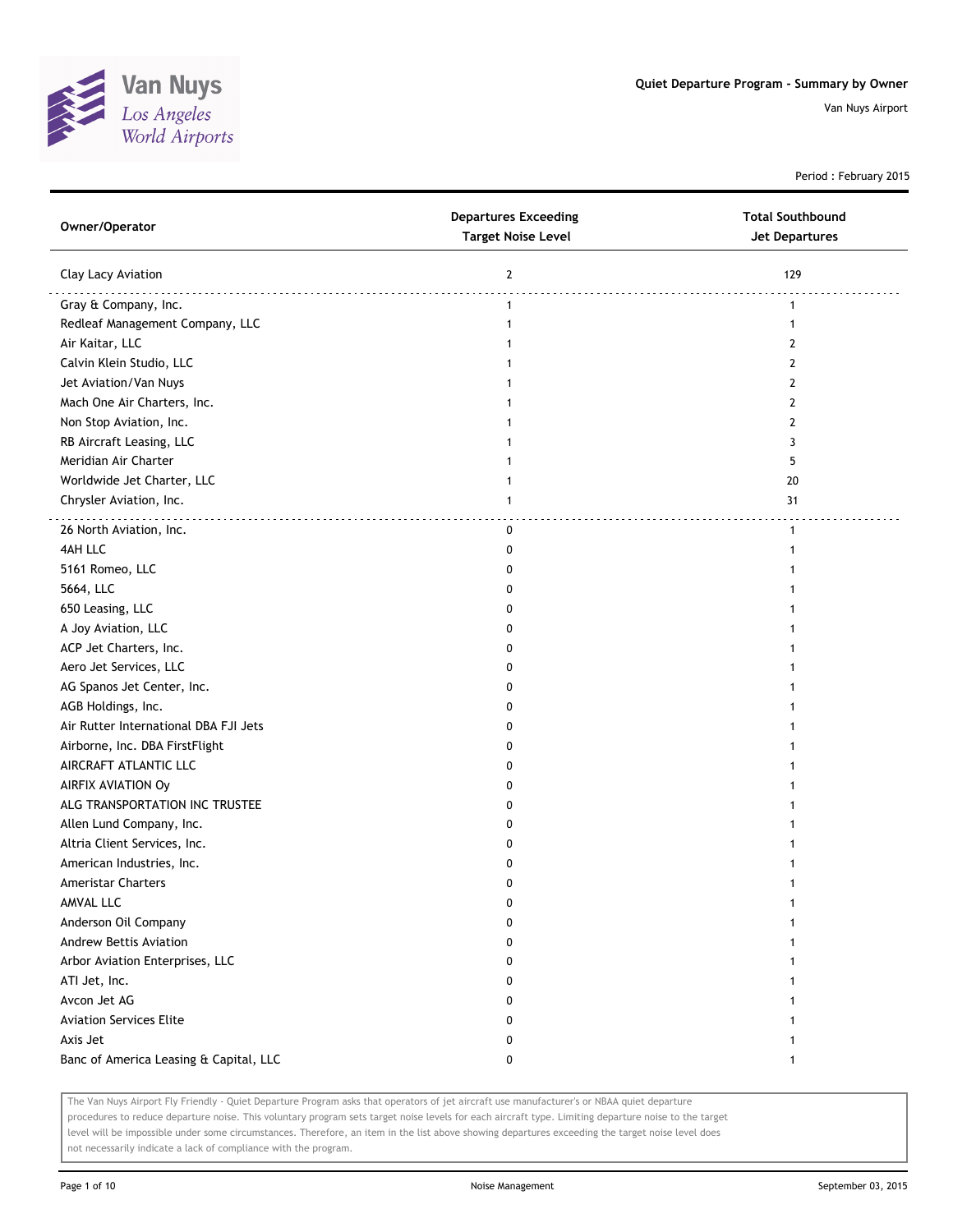

Period : February 2015

| Owner/Operator                         | <b>Departures Exceeding</b><br><b>Target Noise Level</b> | <b>Total Southbound</b><br>Jet Departures |
|----------------------------------------|----------------------------------------------------------|-------------------------------------------|
| <b>BEACH ROBERT B</b>                  | 0                                                        |                                           |
| Beckwith Entertainment Group, LLC      | 0                                                        |                                           |
| Bemidji Aviation                       | 0                                                        |                                           |
| Berggruen Holdings, Ltd.               | 0                                                        |                                           |
| Big Dog Aviation, LLC                  | 0                                                        |                                           |
| Bilton Aircraft Management, Inc.       | 0                                                        |                                           |
| Blue Star Management Services Corp     | 0                                                        |                                           |
| Bombardier Aerospace Corp              | 0                                                        |                                           |
| Boulder Aviation Management, LLC       | 0                                                        |                                           |
| Business Aircraft Group, Inc.          | 0                                                        |                                           |
| <b>Business Jet Access</b>             | 0                                                        |                                           |
| <b>C'Air Leasing</b>                   | 0                                                        |                                           |
| Candybar Aviation, LLC                 | 0                                                        |                                           |
| Canyon Gate Flight Services            | 0                                                        |                                           |
| Cashman Equipment Company, Inc         | 0                                                        |                                           |
| Central Management Services            | 0                                                        |                                           |
| Cirrus GAS 4, LLC                      | 0                                                        |                                           |
| Classic Aviation, Inc.                 | 0                                                        |                                           |
| Clear Channel Communications, Inc.     | 0                                                        |                                           |
| <b>CM Holdings</b>                     | 0                                                        |                                           |
| CMC Aviaiton Holdings, LLC             | 0                                                        |                                           |
| Coast Hotels & Casinos, Inc.           | 0                                                        |                                           |
| Contract Transportation Systems Co.    | 0                                                        |                                           |
| Conyan Aviation, Inc.                  | 0                                                        |                                           |
| Corporate Air LLC                      | 0                                                        |                                           |
| Corporate Flight Management, Inc.      | 0                                                        |                                           |
| CPA Land Company                       | 0                                                        |                                           |
| CPH Partners, LLC                      | 0                                                        |                                           |
| Cresair, Inc.                          | 0                                                        |                                           |
| Critical Air Response Enterprises, LLC | 0                                                        |                                           |
| Crow Executive Air, Inc                | 0                                                        |                                           |
| DASSAULT FALCON JET CORP               | 0                                                        |                                           |
| Dassault Falcon Jet Corporation        | U                                                        |                                           |
| DES Aviation, LLC                      | 0                                                        |                                           |
| Desert Wings, LLC                      | 0                                                        |                                           |
| Diamond Aviation                       | 0                                                        |                                           |
| Dole Foods Flight Operations, Inc.     | 0                                                        |                                           |
| Don Davis Aviation, Inc.               | 0                                                        |                                           |
| Dr. Lokesh S. Tantuwaya, MD, Inc.      | 0                                                        |                                           |
| Dream Trans, LLC                       | 0                                                        |                                           |
| East Coast Brokerage Services, LLC     | 0                                                        |                                           |

The Van Nuys Airport Fly Friendly - Quiet Departure Program asks that operators of jet aircraft use manufacturer's or NBAA quiet departure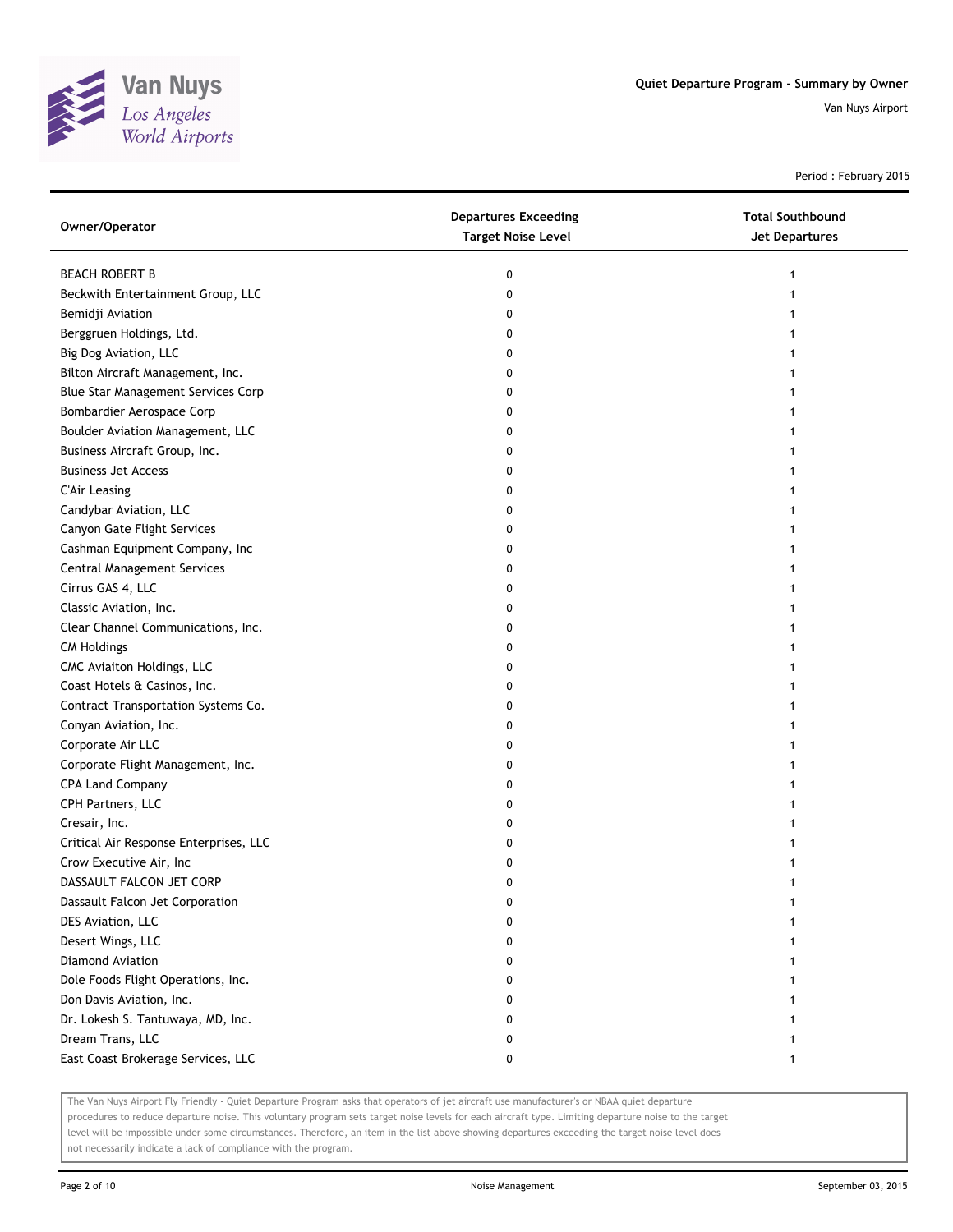

Period : February 2015

| Owner/Operator                            | <b>Departures Exceeding</b><br><b>Target Noise Level</b> | <b>Total Southbound</b><br>Jet Departures |
|-------------------------------------------|----------------------------------------------------------|-------------------------------------------|
| Elite Air, Inc.                           | 0                                                        | 1                                         |
| Endless, LLP                              | 0                                                        |                                           |
| Execuflight, Inc.                         | 0                                                        |                                           |
| FAA                                       | 0                                                        |                                           |
| Fairmont Aviation, LLC                    | 0                                                        |                                           |
| FALCON DOUBLE D 163 LLC                   | 0                                                        |                                           |
| FalconSN100, LLC                          | 0                                                        |                                           |
| FJ900, Inc.                               | 0                                                        |                                           |
| FL Aviation Corp.                         | 0                                                        |                                           |
| Flightexec                                | 0                                                        |                                           |
| Flightworks                               | 0                                                        |                                           |
| Florida Wings, Inc.                       | 0                                                        |                                           |
| Forsythe Aviation, LLC                    | 0                                                        |                                           |
| Gama Aviation, Inc.                       | 0                                                        |                                           |
| Gamel Howe Andros Aviation, LLC           | 0                                                        |                                           |
| Gateway Aviation, Inc.                    | 0                                                        | 1                                         |
| Giostyle                                  | 0                                                        |                                           |
| <b>Global Exec Aviation</b>               | 0                                                        |                                           |
| Golden State Jet, LLC                     | 0                                                        |                                           |
| <b>GORMAIR INC</b>                        | 0                                                        |                                           |
| <b>GREENWELL ERIC N TRUSTEE</b>           | 0                                                        |                                           |
| <b>Grossman Company Properties</b>        | 0                                                        |                                           |
| <b>GROSSMAN GARY E</b>                    | 0                                                        |                                           |
| Hangar Aviation Management, LLC           | 0                                                        |                                           |
| HANGARCO III LLC                          | 0                                                        |                                           |
| Hard Rock Hotel                           | 0                                                        |                                           |
| Harpo, Inc.                               | 0                                                        |                                           |
| HCC Aviation, LLC                         | 0                                                        |                                           |
| Hill Air Company, Ltd                     | 0                                                        |                                           |
| IAO Inc                                   | 0                                                        |                                           |
| Interlaken Capital Aviation Services      | 0                                                        |                                           |
| International Jet Aviation Services, Inc. | 0                                                        |                                           |
| International Jet, LLC                    | 0                                                        |                                           |
| J&J Aviation, LLC                         | 0                                                        |                                           |
| J.P. Air Charter, Inc.                    | 0                                                        |                                           |
| Jem Investments                           | 0                                                        |                                           |
| JENKINS ARTHUR J                          | 0                                                        |                                           |
| Jet Aviation Flight Services              | 0                                                        |                                           |
| Jet Link Investments, Inc.                | 0                                                        |                                           |
| JetSelect Aviation                        | 0                                                        |                                           |
| JetSmart, Inc.                            | 0                                                        | 1                                         |
|                                           |                                                          |                                           |

The Van Nuys Airport Fly Friendly - Quiet Departure Program asks that operators of jet aircraft use manufacturer's or NBAA quiet departure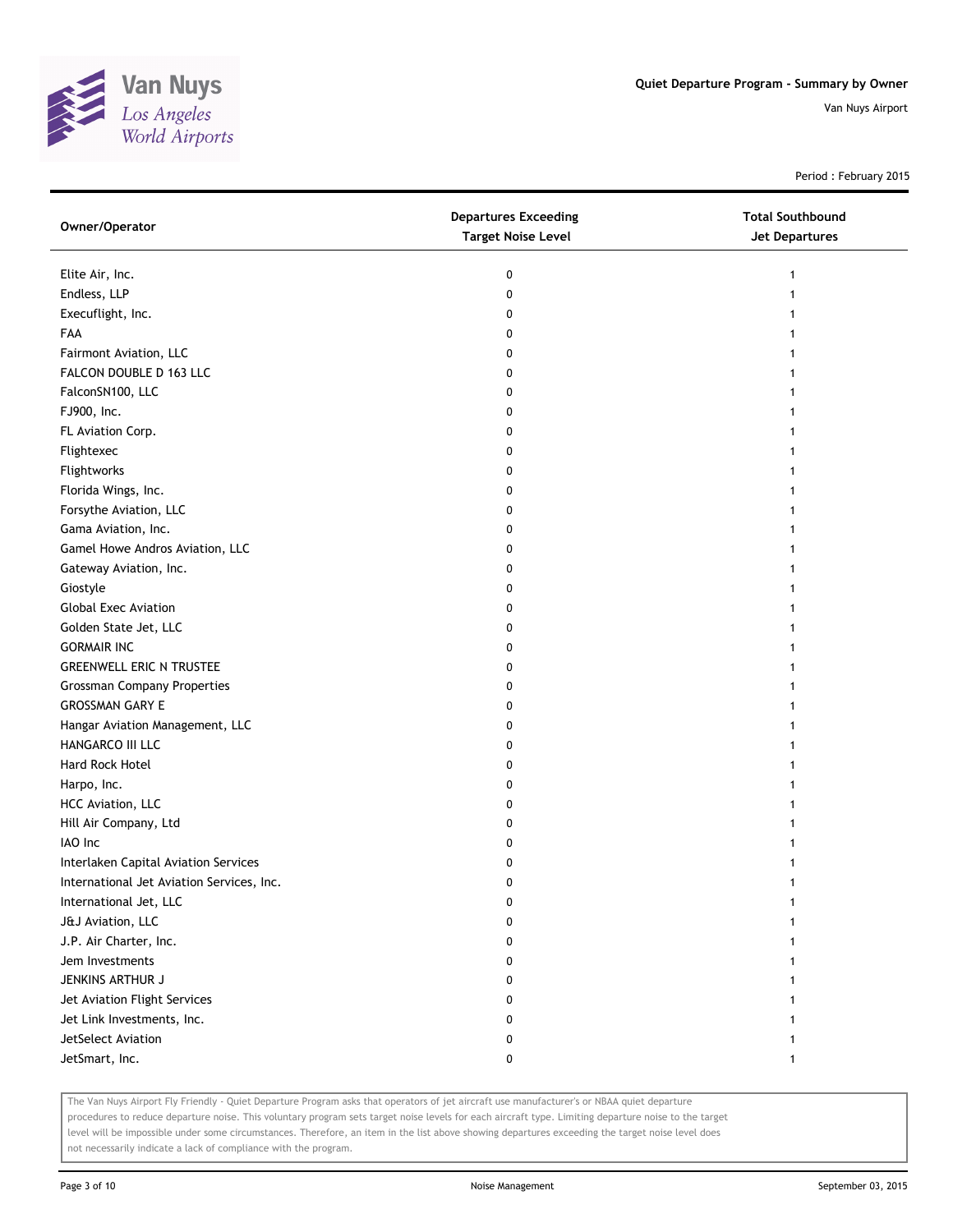

Period : February 2015

| Owner/Operator                              | <b>Departures Exceeding</b><br><b>Target Noise Level</b> | <b>Total Southbound</b><br><b>Jet Departures</b> |
|---------------------------------------------|----------------------------------------------------------|--------------------------------------------------|
| Journey Aviation, LLC                       | 0                                                        |                                                  |
| KAISERAIR Inc.                              | 0                                                        |                                                  |
| Key Air, LLC                                | 0                                                        |                                                  |
| Kimberly Clark de Mexico, SA de CV          | 0                                                        |                                                  |
| KMR Aviation, Inc.                          | 0                                                        |                                                  |
| L & L Leasing V, LLC                        | 0                                                        |                                                  |
| La Costa Village, Inc.                      | 0                                                        |                                                  |
| Landmark Aviation                           | 0                                                        |                                                  |
| Las Vegas Jet, LLC                          | 0                                                        |                                                  |
| Lear Flight, LLC                            | 0                                                        |                                                  |
| LEARJET INC                                 | 0                                                        |                                                  |
| Legacy Air, LLC                             | 0                                                        |                                                  |
| London Air Services, Ltd.                   | 0                                                        |                                                  |
| LONE TROUT MT LLC                           | 0                                                        |                                                  |
| LV5 Aviation, Inc.                          | 0                                                        |                                                  |
| Lyon Aviation                               | 0                                                        |                                                  |
| Majestic Jet, Inc.                          | 0                                                        |                                                  |
| Malibu Consulting, Ltd.                     | 0                                                        |                                                  |
| MC Group                                    | 0                                                        |                                                  |
| MCCKC LLC                                   | 0                                                        |                                                  |
| MEM Jet, LLC                                | 0                                                        |                                                  |
| Mercury Aviation Management, LLC            | 0                                                        |                                                  |
| Meregrass, Inc                              | 0                                                        |                                                  |
| MIDAMERICA JET Inc.                         | 0                                                        |                                                  |
| Midland Financial Company Flight Department | 0                                                        |                                                  |
| Mike Post Productions, Inc.                 | 0                                                        |                                                  |
| MILL CREEK AVIATION LLC                     | 0                                                        |                                                  |
| Mill Creek Aviation, LLC                    | 0                                                        |                                                  |
| Million Air - Richmond                      | 0                                                        |                                                  |
| Minnesota Choice Aviation V, LLC            | 0                                                        |                                                  |
| Minnesota Choice Aviation VI, LLC           | 0                                                        |                                                  |
| Mona Vie Aircraft Leasing, LLC              | 0                                                        |                                                  |
| Mr. Chow Enterprises, Ltd.                  | 0                                                        |                                                  |
| MWM AG, LLC                                 | 0                                                        |                                                  |
| N702SS LLC                                  | 0                                                        |                                                  |
| Nelson, Ronald L.                           | 0                                                        |                                                  |
| New World Aviation, Inc.                    | 0                                                        |                                                  |
| Newcastle Capital Group, LLC                | 0                                                        |                                                  |
| NORD AVIATION LLC                           | 0                                                        | 1                                                |
| Omni Air Transport, LLC                     | 0                                                        | 1                                                |
| Onward & Upward, LLC                        | 0                                                        | $\mathbf{1}$                                     |

The Van Nuys Airport Fly Friendly - Quiet Departure Program asks that operators of jet aircraft use manufacturer's or NBAA quiet departure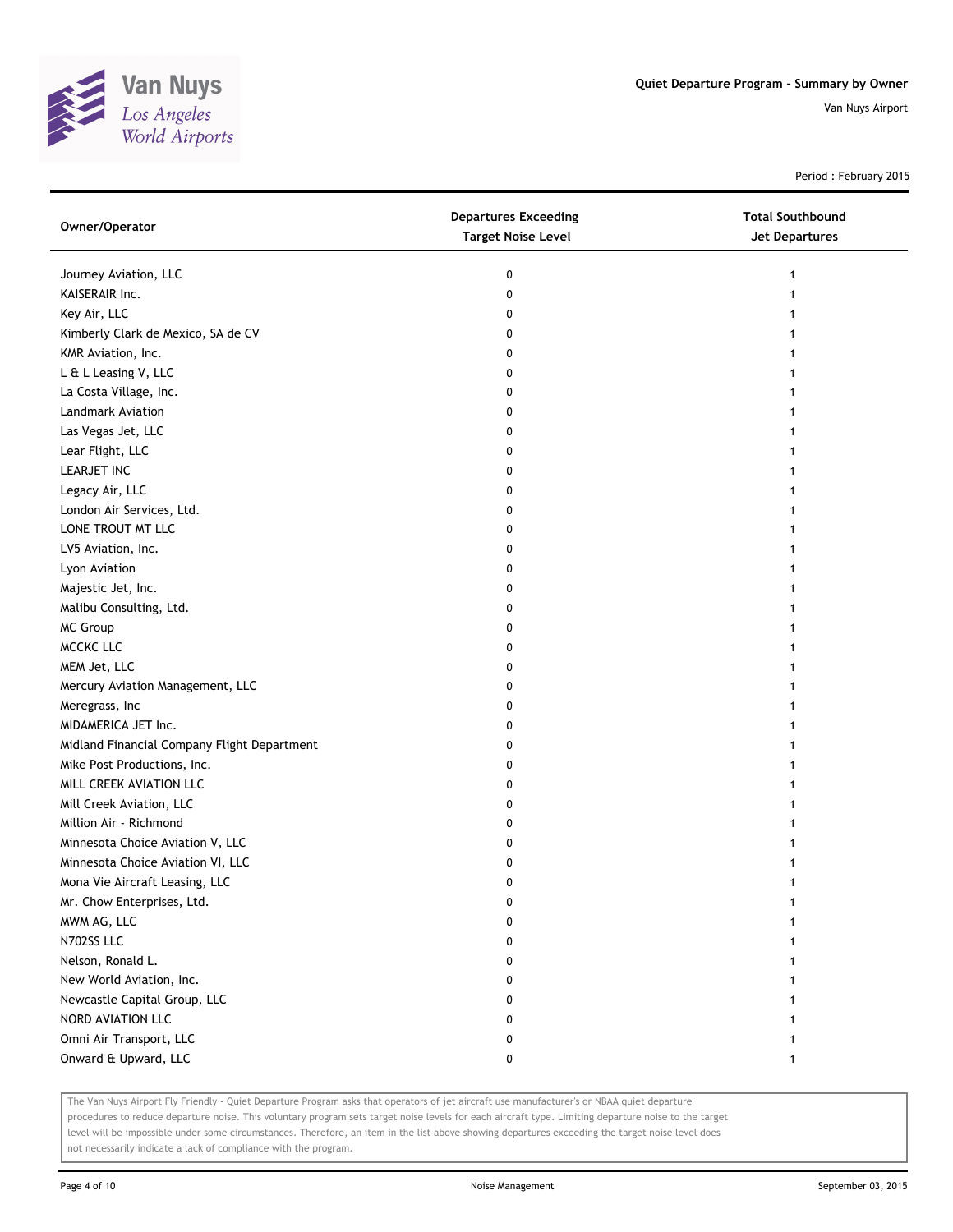

Period : February 2015

| Owner/Operator                           | <b>Departures Exceeding</b><br><b>Target Noise Level</b> | <b>Total Southbound</b><br>Jet Departures |
|------------------------------------------|----------------------------------------------------------|-------------------------------------------|
| Ossian Airways III, Inc.                 | 0                                                        | 1                                         |
| Pacific Coast Jet, LLC                   | 0                                                        |                                           |
| PARAMOUNT CITRUS LLC                     | 0                                                        |                                           |
| Penske Jet, Inc.                         | 0                                                        |                                           |
| Pine Cone Flying, LLC                    | 0                                                        |                                           |
| Platinum Equity, LLC                     | 0                                                        |                                           |
| PMC Global, Inc.                         | 0                                                        |                                           |
| ProJet Aviation                          | 0                                                        |                                           |
| R FLIGHT SERVICES LLC                    | 0                                                        |                                           |
| R&S Aviation, Inc.                       | 0                                                        |                                           |
| R.O.P. Aviation, Inc.                    | 0                                                        |                                           |
| Rail Management & Consulting Corporation | 0                                                        |                                           |
| Rainier Aviation, Inc.                   | 0                                                        |                                           |
| Rayfield Aviation, LLC                   | 0                                                        |                                           |
| RECTRIX AVIATION INC                     | 0                                                        |                                           |
| Red.com                                  | 0                                                        |                                           |
| RGCC, LLC                                | 0                                                        |                                           |
| Roger Meyers                             | 0                                                        |                                           |
| Rowan Companies, Inc.                    | 0                                                        |                                           |
| Royal Air Freight, Inc.                  | 0                                                        |                                           |
| RSF Management Services, Inc.            | 0                                                        |                                           |
| Santa Barbara Aviation                   | 0                                                        |                                           |
| SAP America, Inc.                        | 0                                                        |                                           |
| Scott, D. Gregory                        | 0                                                        |                                           |
| SEMINOLE LLC                             | 0                                                        |                                           |
| SG Acquisitions, LLC                     | 0                                                        |                                           |
| Shell Aircraft, Ltd.                     | 0                                                        |                                           |
| Short Hills Aviation                     | 0                                                        |                                           |
| SHUERT ENTERPRISES LLC                   | 0                                                        |                                           |
| Sky Trek Aviation, Inc.                  | 0                                                        |                                           |
| Southern Capital Air, LLC                | 0                                                        |                                           |
| SOUTHWEST AIRLINES Co.                   | 0                                                        |                                           |
| <b>STA Jets</b>                          | 0                                                        |                                           |
| Starboard Flight Holdings Limited        | 0                                                        |                                           |
| Starflight Investments, Ltd.             | 0                                                        |                                           |
| Starwood Management, LLC                 | 0                                                        |                                           |
| Steelcase Financial Services, Inc.       | 0                                                        |                                           |
| Stephens Institute                       | 0                                                        |                                           |
| SUNSET DRAGON LP                         | 0                                                        |                                           |
| Superior Transportation Associates, Inc. | 0                                                        |                                           |
| TAG Aviation S.A.                        | 0                                                        |                                           |

The Van Nuys Airport Fly Friendly - Quiet Departure Program asks that operators of jet aircraft use manufacturer's or NBAA quiet departure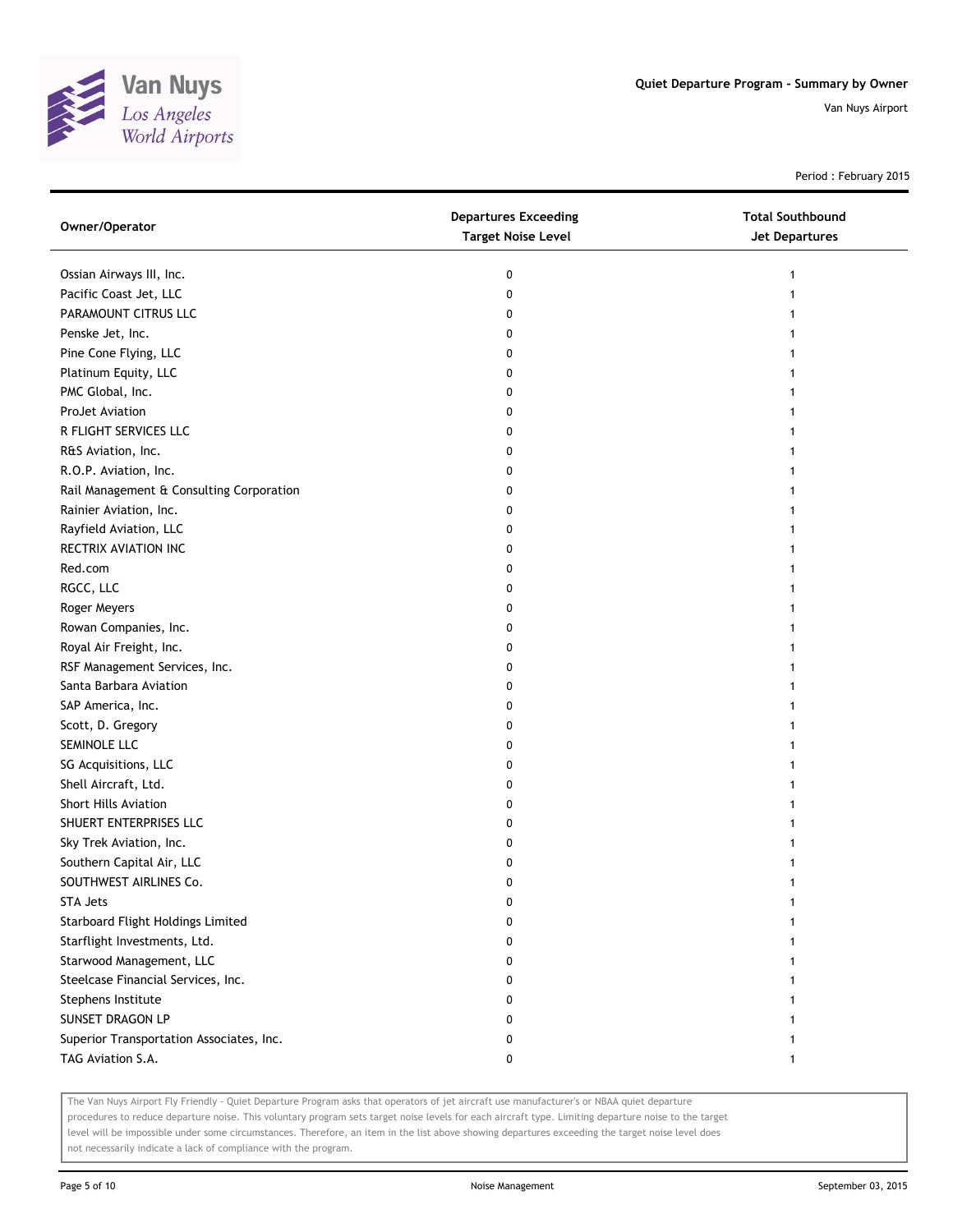

Period : February 2015

| Owner/Operator                         | <b>Departures Exceeding</b><br><b>Target Noise Level</b> | <b>Total Southbound</b><br><b>Jet Departures</b> |
|----------------------------------------|----------------------------------------------------------|--------------------------------------------------|
| TAK Aviation (UK) Limited              | 0                                                        | 1                                                |
| TalDav Holdings, LLC                   | 0                                                        |                                                  |
| Tavaero Jet Charter, Inc.              | 0                                                        |                                                  |
| TCRG SN1133 LLC                        | 0                                                        |                                                  |
| The DIRECTV Group, Inc.                | 0                                                        |                                                  |
| The Employers Benefit Group, LLC       | 0                                                        |                                                  |
| The Jet Business                       | 0                                                        |                                                  |
| The Stephens Group, LLC                | 0                                                        |                                                  |
| The Videotape Center                   | 0                                                        |                                                  |
| THOMPSON RONALD W JR                   | 0                                                        |                                                  |
| Tidewater Motors of Morehead City, LLC | 0                                                        |                                                  |
| TPR Aviation, LLC                      | 0                                                        |                                                  |
| Trace Air, Inc.                        | 0                                                        |                                                  |
| Tristen Aviation Group, LLC            | 0                                                        |                                                  |
| Tuck Aviation, LLC                     | 0                                                        |                                                  |
| U.S. Military                          | 0                                                        |                                                  |
| Viking Travel Services Limited         | 0                                                        |                                                  |
| Viper Aviation                         | 0                                                        |                                                  |
| VIRGIN BLUE AIRLINES Pty Ltd           | 0                                                        |                                                  |
| VISTAJET Luftfahrtunternehmen GmbH     | 0                                                        |                                                  |
| Wal-Mart Stores Inc                    | 0                                                        |                                                  |
| <b>Washington Corporations</b>         | 0                                                        |                                                  |
| WELLS FARGO BANK NORTHWEST NA TRUSTEE  | 0                                                        |                                                  |
| <b>Westair Corporation</b>             | 0                                                        |                                                  |
| White Cloud Aviation, Inc.             | 0                                                        |                                                  |
| Windsor Jet Management                 | 0                                                        |                                                  |
| Wing Aviation Charter Services LLC     | 0                                                        |                                                  |
| Wing Aviation, LLC                     | 0                                                        | 1                                                |
| 8362050 Canada, Inc                    | 0                                                        | 2                                                |
| Ace Parts, LLC                         | 0                                                        | 2                                                |
| Aerolineas Ejecutivas, SA de CV        | 0                                                        | 2                                                |
| AG Logistic Services, LLC              | 0                                                        | 2                                                |
| Air Finance Corporation                | o                                                        | $\mathbf{z}$                                     |
| Air Rutter International               | 0                                                        | 2                                                |
| Air4 Aviation, LLC                     | 0                                                        | 2                                                |
| AMERICAN AIRLINES Inc.                 | 0                                                        | 2                                                |
| Aurora Jet Partners                    | 0                                                        | 2                                                |
| Business Jet Managers, Inc.            | 0                                                        | $\mathbf{2}$                                     |
| CFS Air, LLC                           | 0                                                        | 2                                                |
| <b>Chevron Aviation Services</b>       | 0                                                        | 2                                                |
| CSC Transport, Inc.                    | 0                                                        | $\mathbf{2}$                                     |

The Van Nuys Airport Fly Friendly - Quiet Departure Program asks that operators of jet aircraft use manufacturer's or NBAA quiet departure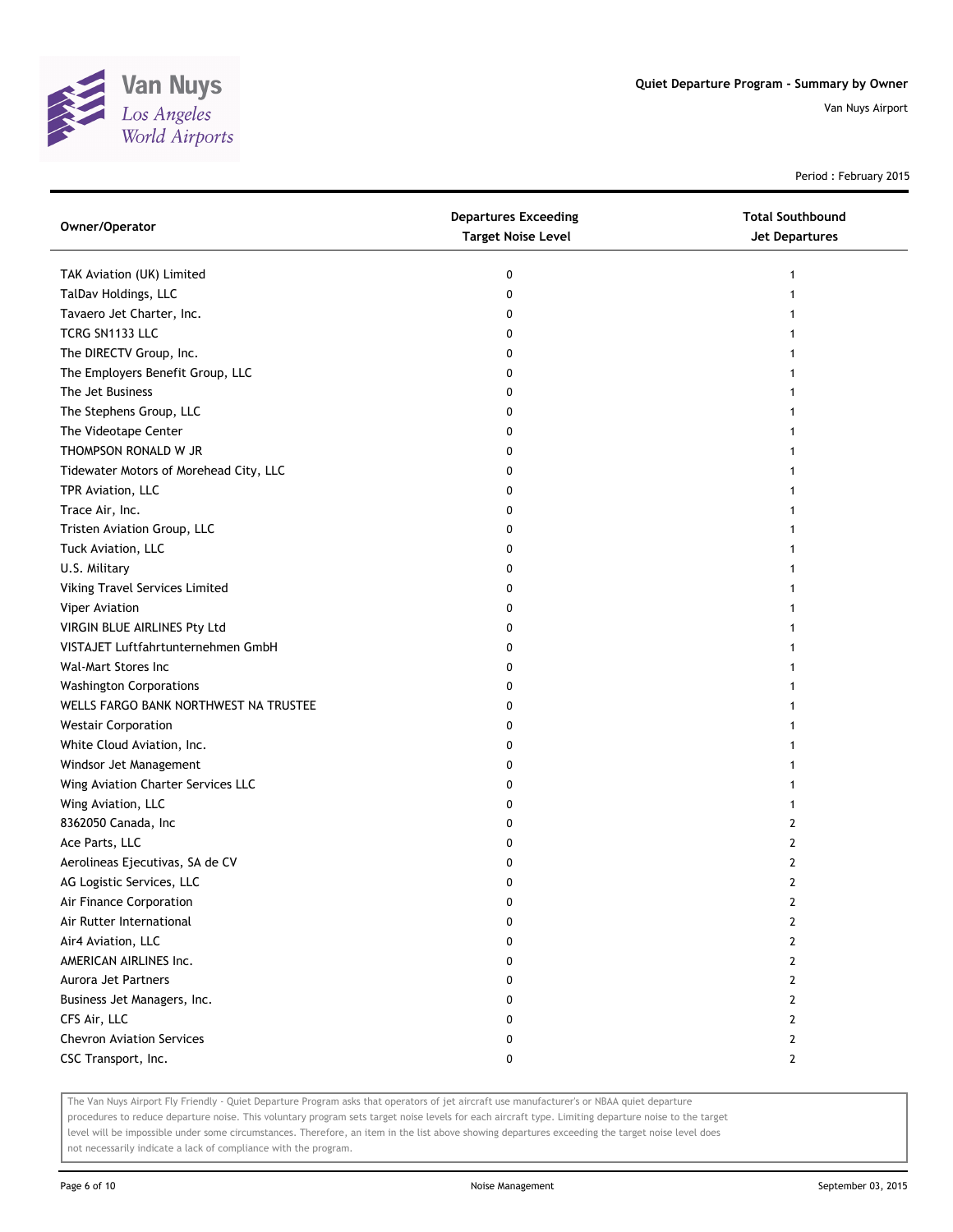

Period : February 2015

| Owner/Operator                                  | <b>Departures Exceeding</b><br><b>Target Noise Level</b> | <b>Total Southbound</b><br><b>Jet Departures</b> |
|-------------------------------------------------|----------------------------------------------------------|--------------------------------------------------|
| Cutter Aviation, Inc.                           | 0                                                        | $\mathbf{2}$                                     |
| DD251, LLC                                      | 0                                                        | $\overline{2}$                                   |
| Dominion Resources Services, Inc.               | 0                                                        | 2                                                |
| Edgewood Properties, Inc C/O JSM at Falcon, LLC | 0                                                        | 2                                                |
| Elite Aviation, LLC                             | 0                                                        | 2                                                |
| Erin Air, Inc.                                  | 0                                                        | $\overline{2}$                                   |
| Execucorp                                       | 0                                                        | 2                                                |
| Exxel, LLC                                      | 0                                                        | 2                                                |
| Foley, Dennis C.                                | 0                                                        | 2                                                |
| Four Country, LLC                               | 0                                                        | 2                                                |
| FUGA, Inc.                                      | 0                                                        | $\overline{2}$                                   |
| Gama Aviation                                   | 0                                                        | $\overline{2}$                                   |
| Grancor Aviation Inc.                           | 0                                                        | 2                                                |
| Green Two, Inc.                                 | 0                                                        | 2                                                |
| <b>Gulfstream Aerospace Corporation</b>         | 0                                                        | 2                                                |
| Hamster, LLC                                    | 0                                                        | 2                                                |
| Hedgerow, Inc.                                  | 0                                                        | 2                                                |
| Image Air Charter                               | 0                                                        | 2                                                |
| JetSelect Aviation, LLC                         | 0                                                        | 2                                                |
| Kingston Aviation, LLC                          | 0                                                        | $\overline{2}$                                   |
| KVAir, LLC                                      | 0                                                        | 2                                                |
| MA Aviation, LLC                                | 0                                                        | $\overline{2}$                                   |
| Mannco, LLC                                     | 0                                                        | 2                                                |
| Memley Aviation                                 | 0                                                        | 2                                                |
| Merle Norman Cosmetics, Inc.                    | 0                                                        | $\overline{2}$                                   |
| Moelis & Company Manager, LLC                   | 0                                                        | $\mathbf{2}$                                     |
| Mountain Aviation, Inc.                         | 0                                                        | 2                                                |
| MP AIR INC                                      | 0                                                        | 2                                                |
| Nevada Challenger, LLC                          | 0                                                        | 2                                                |
| North American Air Charter                      | 0                                                        | 2                                                |
| Pacific Coast Jet Charter, Inc.                 | 0                                                        | 2                                                |
| Panda Restaurant Group, Inc.                    | 0                                                        | $\overline{2}$                                   |
| Prime Jet, LLC                                  | 0                                                        | 2                                                |
| Real Estate Exchange Services, Inc.             | 0                                                        | $\mathbf{2}$                                     |
| Red Wing Aeroplane Co., LLC                     | 0                                                        | $\mathbf{2}$                                     |
| Riley Air, LLC                                  | 0                                                        | $\mathbf{2}$                                     |
| SNNK Partners, LLC                              | 0                                                        | $\mathbf{2}$                                     |
| Talon Air, Inc.                                 | 0                                                        | 2                                                |
| Tempus Jets                                     | 0                                                        | 2                                                |
| Tull Family Trust C/O Mickey Segal              | 0                                                        | 2                                                |
| VCS Air, LLC                                    | 0                                                        | $\mathbf{2}$                                     |

The Van Nuys Airport Fly Friendly - Quiet Departure Program asks that operators of jet aircraft use manufacturer's or NBAA quiet departure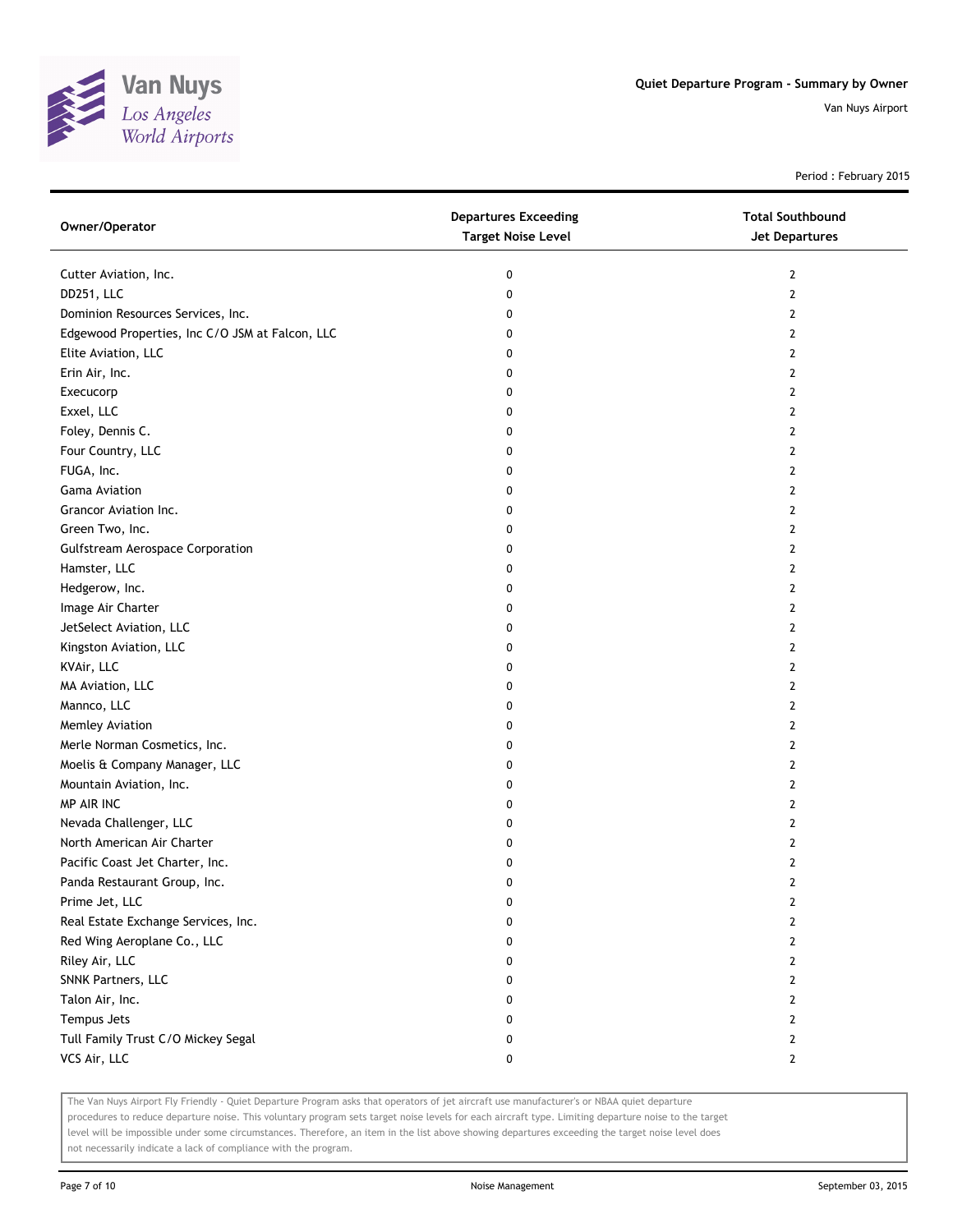

Period : February 2015

| Owner/Operator                         | <b>Departures Exceeding</b><br><b>Target Noise Level</b> | <b>Total Southbound</b><br><b>Jet Departures</b> |
|----------------------------------------|----------------------------------------------------------|--------------------------------------------------|
| Velox Aircraft, LLC                    | 0                                                        | 2                                                |
| Westwind Investors Management Co., LLC | 0                                                        | $\overline{2}$                                   |
| Air Lease Corporation                  | 0                                                        | 3                                                |
| Amigos Ventures, LLC                   | 0                                                        | 3                                                |
| Ares Technical Administration, LLC     | 0                                                        | 3                                                |
| Avalon Capital Group, LLC              | 0                                                        | 3                                                |
| Aviation Consultants, Inc.             | 0                                                        | 3                                                |
| Aviation West Charters, Inc.           | 0                                                        | 3                                                |
| <b>BANK OF UTAH TRUSTEE</b>            | 0                                                        | 3                                                |
| Blue Sky 45, LLC                       | 0                                                        | 3                                                |
| Blue Star Management Services Corp.    | 0                                                        | 3                                                |
| CESSNA AIRCRAFT COMPANY                | 0                                                        | 3                                                |
| Channel Island Aviation, Inc.          | 0                                                        | 3                                                |
| Colony Capital, LLC                    | 0                                                        | 3                                                |
| Corporate Flight International         | 0                                                        | 3                                                |
| Current Aviation Group, Inc.           | 0                                                        | 3                                                |
| Custom Jet Charters, LLC               | 0                                                        | 3                                                |
| Domino's Pizza, LLC                    | 0                                                        | 3                                                |
| GS Brothers, Inc.                      | 0                                                        | 3                                                |
| Hidacane Air, LLC                      | 0                                                        | 3                                                |
| Hollister Aviation, LLC                | 0                                                        | 3                                                |
| Jet Aviation Business Jets, Inc.       | 0                                                        | 3                                                |
| Jet Linx Aviation, LLC                 | 0                                                        | 3                                                |
| Jet Set Aircraft, Inc.                 | 0                                                        | 3                                                |
| Jet Source Charter, Inc.               | 0                                                        | 3                                                |
| Kalitta Charters, LLC                  | 0                                                        | 3                                                |
| Kimbal Logistics, LLC                  | 0                                                        | 3                                                |
| Komar Aviation Group                   | 0                                                        | 3                                                |
| <b>MGM Resorts International</b>       | 0                                                        | 3                                                |
| Occidental Petroleum Corporation       | 0                                                        | 3                                                |
| Pilgrim Enterprises C/O Castle & Cook  | 0                                                        | 3                                                |
| Raspberry Consulting, LLC              | 0                                                        | 3                                                |
| Skybird Aviation                       | U                                                        | 3                                                |
| SMRK, LLC                              | 0                                                        | 3                                                |
| <b>Starbase Aviation</b>               | 0                                                        | 3                                                |
| Swiflite Aircraft Corporation          | 0                                                        | 3                                                |
| TFK Aviation, Inc.                     | 0                                                        | 3                                                |
| TP Aviation, LLC                       | 0                                                        | 3                                                |
| Trijet Aviation Management, LLC        | 0                                                        | 3                                                |
| West Ridge Air II, LLC                 | 0                                                        | 3                                                |
| WILMINGTON TRUST CO TRUSTEE            | 0                                                        | 3                                                |

The Van Nuys Airport Fly Friendly - Quiet Departure Program asks that operators of jet aircraft use manufacturer's or NBAA quiet departure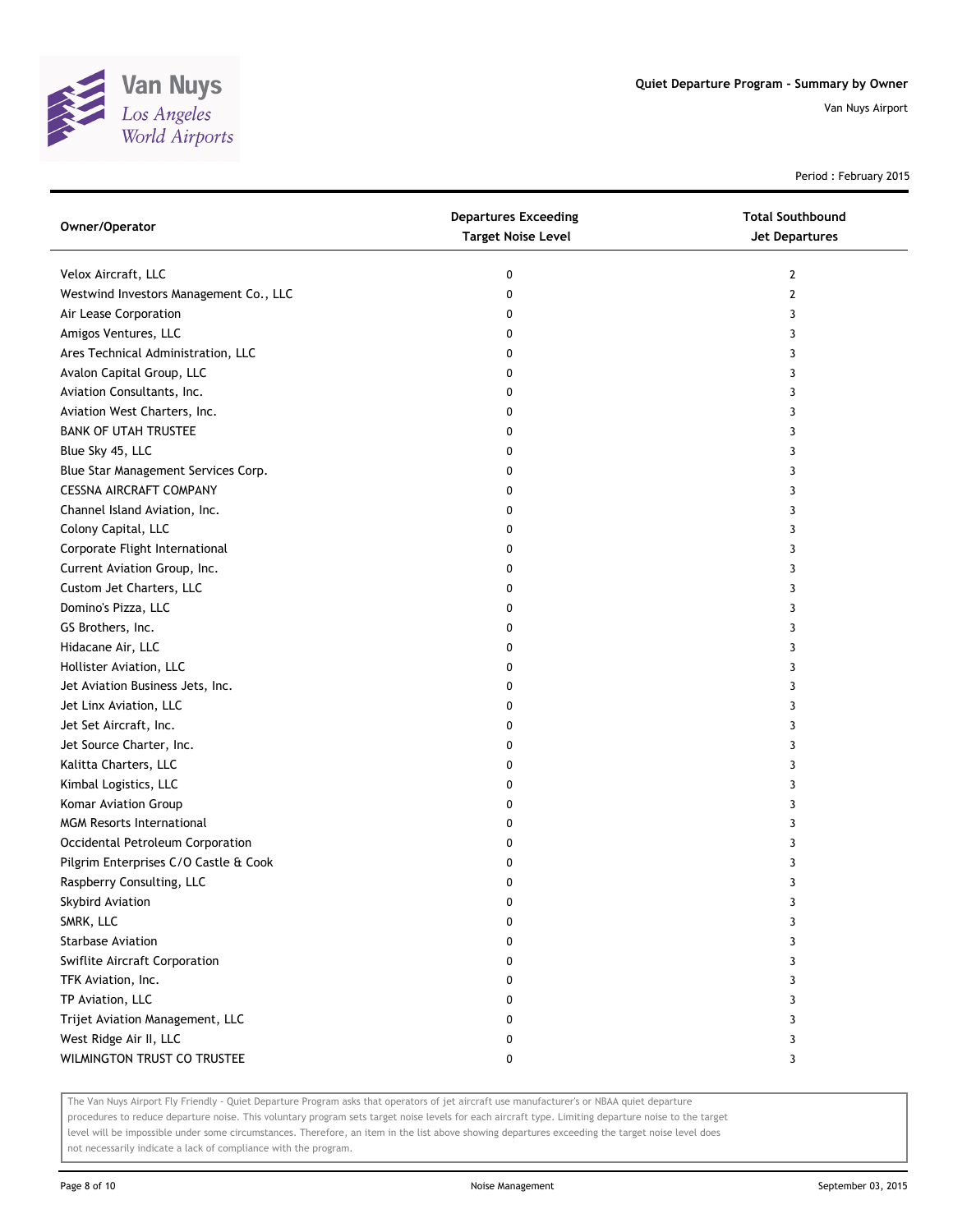

Period : February 2015

| Owner/Operator                                      | <b>Departures Exceeding</b><br><b>Target Noise Level</b> | <b>Total Southbound</b><br>Jet Departures |
|-----------------------------------------------------|----------------------------------------------------------|-------------------------------------------|
| <b>Wilshire Associates</b>                          | 0                                                        | 3                                         |
| WIV Air, LLC                                        | 0                                                        | 3                                         |
| Acabel, LLC                                         | 0                                                        | 4                                         |
| Advanced Air Management, Inc.                       | 0                                                        | 4                                         |
| Air Rutter International DBA JetFlite International | 0                                                        | 4                                         |
| Ambrose Corporation                                 | 0                                                        | 4                                         |
| Challenger Aircraft Charters, LLC                   | 0                                                        | 4                                         |
| Cinco Air Charter, LLC                              | 0                                                        | 4                                         |
| Delta Private Jets                                  | 0                                                        | 4                                         |
| Flexjet                                             | 0                                                        | 4                                         |
| Global Flight, Inc.                                 | 0                                                        | 4                                         |
| IAC/InterActive Corporation                         | 0                                                        | 4                                         |
| King Aviation, LLC                                  | 0                                                        |                                           |
| KIRRA AIRCRAFT LEASING TRUST NO 1                   | 0                                                        | 4                                         |
| Loretto Aviation, LLC                               | 0                                                        | 4                                         |
| NantWorks, LLC                                      | 0                                                        | 4                                         |
| Newsflight, Inc.                                    | 0                                                        | 4                                         |
| Paramount Pictures Corporation                      | 0                                                        | 4                                         |
| Professional Jet, Inc.                              | 0                                                        | 4                                         |
| The Heavener Company Leasing, LLC                   | 0                                                        | 4                                         |
| Westfield Aviation, Inc. Pty. Ltd.                  | 0                                                        | 4                                         |
| Aeropremiere, LLC                                   | 0                                                        | 5                                         |
| Airbar, LLC                                         | 0                                                        | 5                                         |
| Desert Jet, LLC                                     | 0                                                        | 5                                         |
| Excellent Investment, LLC                           | 0                                                        | 5                                         |
| <b>General Electric Capital Corporation</b>         | 0                                                        | 5                                         |
| Mendota Aircraft Management, LLC                    | 0                                                        | 5                                         |
| Regency Air, LLC                                    | 0                                                        | 5                                         |
| SP Aviation, Inc.                                   | 0                                                        | 5                                         |
| Teknon, LLC                                         | 0                                                        | 5                                         |
| Ultra-Lux Jets, Inc.                                | 0                                                        | 5                                         |
| West Coast Charters, LLC                            | 0                                                        | 5                                         |
| Altpoint Capital Partners LLC                       | U                                                        | 6                                         |
| Flexnet(Jet Soultions)                              | 0                                                        | 6                                         |
| Golden State Air Charter, LLC                       | 0                                                        | 6                                         |
| Jet-Alliance, Inc.                                  | 0                                                        | 6                                         |
| K/S Aviation, LLC                                   | 0                                                        | 6                                         |
| <b>NVJETS</b>                                       | 0                                                        | 6                                         |
| Space Exploration Technologies                      | 0                                                        | 6                                         |
| Latitude 33 Aviation LLC                            | 0                                                        | 7                                         |
| <b>Oakmont Corporation</b>                          | 0                                                        | $\overline{7}$                            |

The Van Nuys Airport Fly Friendly - Quiet Departure Program asks that operators of jet aircraft use manufacturer's or NBAA quiet departure